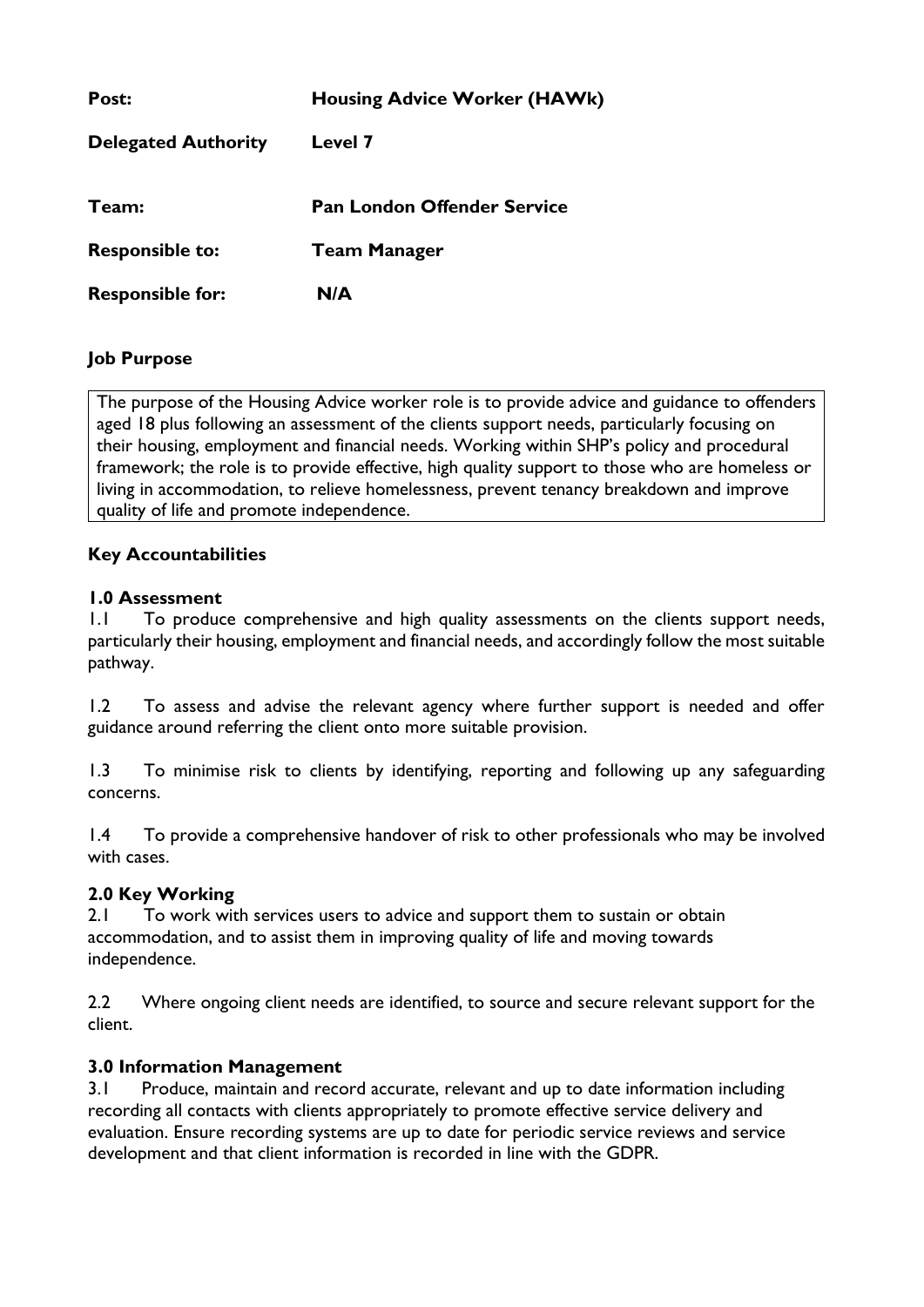# **4.0 Partnership working**

4.1 To proactively liaise, communicate and negotiate with internal and external specialists and external agencies in order to maximise client support services, resources and funding.

4.2 To take personal responsibility for a professional approach that enhances the reputation of the service at the project both internally and externally.

4.3 To be co-located within an SHP office and/or partnership office and deliver advice and guidance as and when needed to partnership staff.

4.4 To work effectively with risk management agencies such as the Police and Probation to ensure our clients are supported to access accommodation and opportunities that are safe for them, staff and the public.

#### **5.0 Social Inclusion**

5.1 To assist service users to develop life skills and partake in meaningful occupation activities to promote increased independence and involvement with the community; this will include delivering workshops to groups of clients on a regular basis.

#### **6.0 Health and Safety**

6.1 To be aware of the roles and responsibilities and work in accordance with SHP's and legal guidance around health and safety at work.

- 6.2 To be responsible and accountable for action in and out of the office.
- 6.3 To take part in lone working duty to encourage the safe working of the whole team.
- 6.4 To adhere to fire regulations and take part in fire drills.

#### **7.0 Teamwork and personal development**

7.1 To be flexible, to share skills and knowledge and support colleagues.

7.2 To participate in team meetings, supervisions, performance reviews and training by being fully prepared, ready to share and discuss ideas and offer solutions.

7.3 To take responsibility for personal on-going development and learning.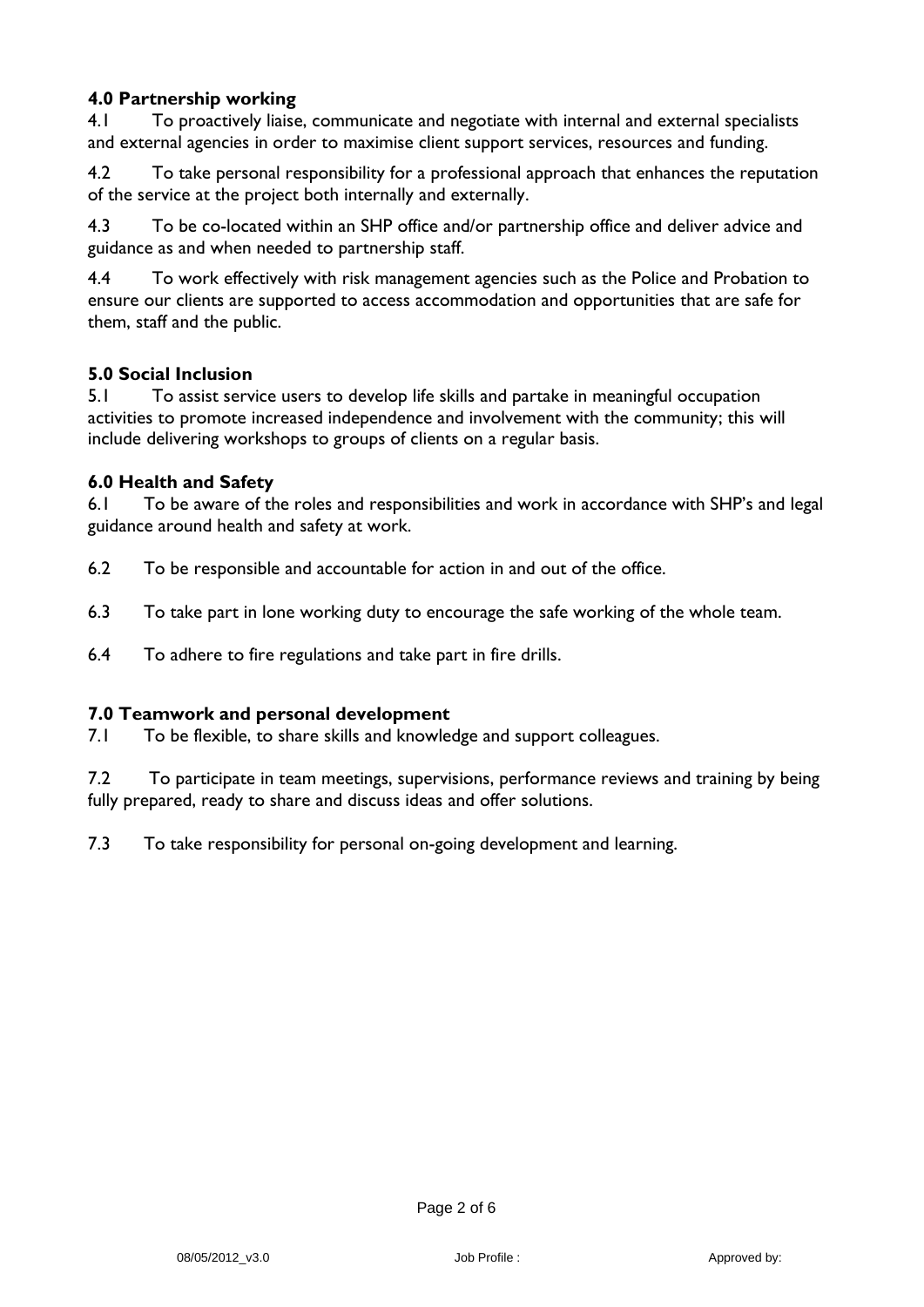#### **Technical and Professional Know-How, required for Effective Performance**

#### **When completing your supporting statement, you will be required to address (using examples) some of the points within the box below.**

- An understanding of working in supported housing or floating support services; with a demonstrable knowledge of Housing and other related Legislation.
- An understanding of the principles of assessment and risk, planned support, key working, goal setting, and advocacy with vulnerable people.
- Experience of managing complex and difficult situations in relation to vulnerable client group(s).
- Ability to effectively liaise with a range of service providers or agencies in order to establish or improve services for clients.
- An understanding of the principles underlying a quality service, and customer focused, with proven ability to empower service users.
- Ability to be self motivating, work under pressure, and manage time effectively, prioritising different areas of work according to need.
- A good level of numeracy, literacy and comprehension to prepare and maintain case records, communicate in writing with other agencies and analyse written and numerical information.
- An ability to be self-servicing in the use of IT applications and basic keyboard skills to create letters, minutes and key work notes and to send and receive emails.
- Willingness to work flexibly in response to changing organisational requirements and work outside of office hours on occasion.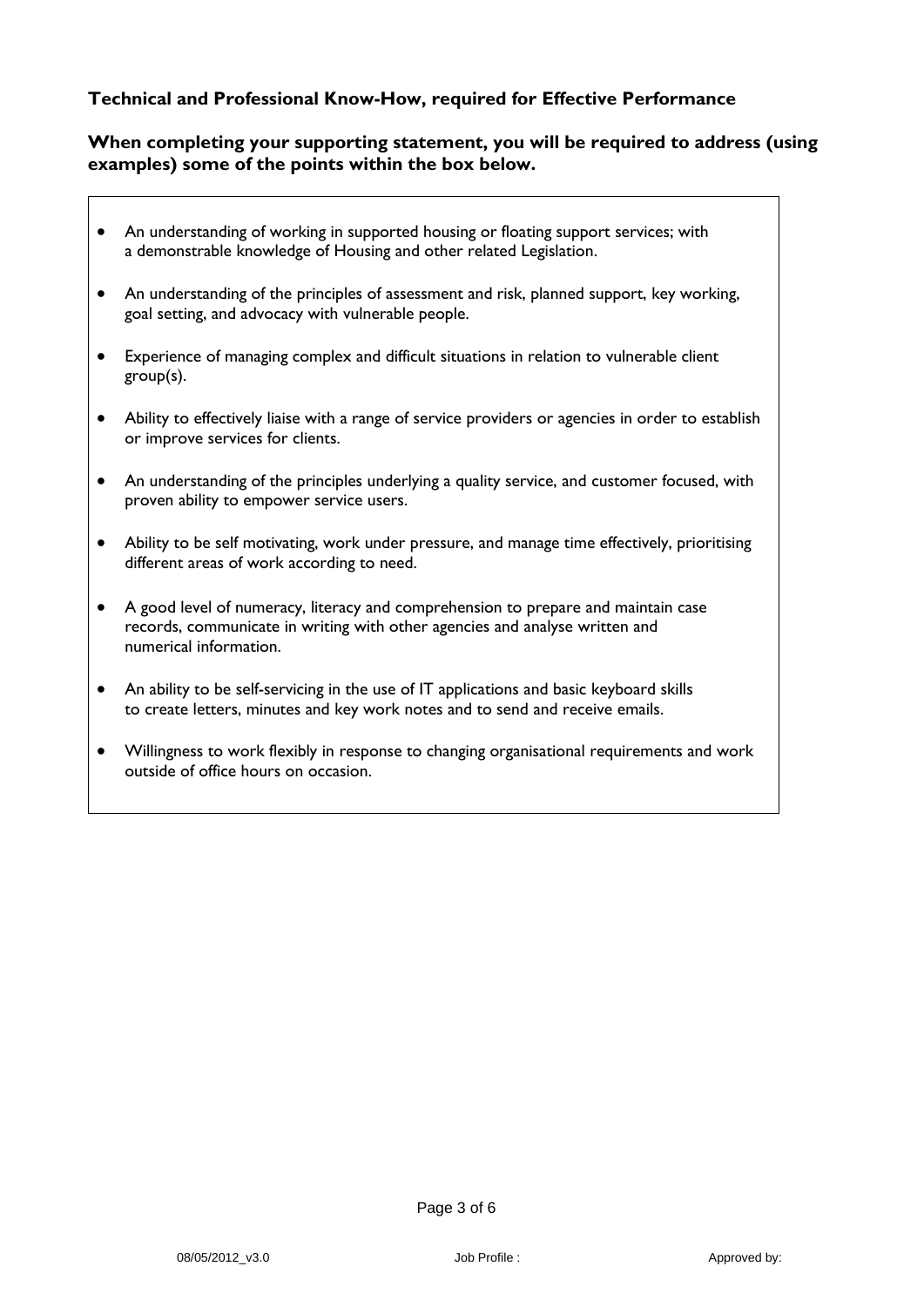# **Competencies Required For Effective Performance:**

| <b>Competency</b>                                                                                                                                    | What this looks like in practice                                                                                                                                                                                                                                                                                                                                                                          | Leve         |
|------------------------------------------------------------------------------------------------------------------------------------------------------|-----------------------------------------------------------------------------------------------------------------------------------------------------------------------------------------------------------------------------------------------------------------------------------------------------------------------------------------------------------------------------------------------------------|--------------|
| <b>Analytical</b><br><b>Thinking</b><br>The ability to give<br>proper<br>consideration to<br>problems and to<br>come up with good<br>solutions.      | Gathers the required information to solve problems:<br>Steps back from the problem and thinks about what information is<br>required.<br>Collects the information required to solve the problem.<br>٠<br>Draws upon and learns from previous experiences of self and<br>others.<br>Organises the information in a logical way.                                                                             |              |
|                                                                                                                                                      | Sifts and analyses information:<br>Processes information quickly and draws accurate conclusions.<br>Breaks down problems into their parts, identifies cause and effect.<br>$\bullet$<br>Makes accurate deductions.<br>$\bullet$<br>Evaluates whether arguments or cases are complete or sound.<br>Challenges incorrect information or discrepancies.<br>Reflects on what they've done and learns from it. | 2            |
| <b>Commitment</b><br>and Drive<br>The ability to take<br>the initiative and<br>achieve targets and<br>results.                                       | Is conscientious and professional:<br>Meets targets and deadlines.<br>Does what they say they are going to do.<br>Prepares properly for meetings and events.<br>Complies with defined policies and procedures.<br>Understands the need to evidence what we do.<br>Completes paperwork and reports in line with standards.                                                                                 |              |
|                                                                                                                                                      | Is proactive and solution focused:<br>Is enthusiastic and positive in what they do.<br>Do things before they need to be told.<br>$\bullet$<br>Find solutions for themselves.<br>$\bullet$<br>Knows when to make decisions and when to seek support from<br>$\bullet$<br>others<br>Is flexible and adapts response according to the situation while<br>working within SHP policies and procedures.         | $\mathbf{2}$ |
| <b>Efficiency and</b><br><b>Effectiveness</b><br>The ability to plan<br>and organise work<br>so that deadlines,<br>targets and<br>standards are met. | Organises own work:<br>Thinks ahead about what needs to be done.<br>Sets clear priorities for work.<br>$\bullet$<br>Shows good attention to detail; checks work for accuracy.<br>Keeps files and other paperwork up to date.<br>Knows where to find things.<br>Meets targets and deadlines.                                                                                                               |              |
|                                                                                                                                                      | Consistently delivers work on time and to standards:<br>Produces work quickly<br>Meets quality standards.<br>٠<br>Plans work and projects, sets clear milestones.<br>Monitors progress and takes action where performance deviates<br>from plan.                                                                                                                                                          | 2            |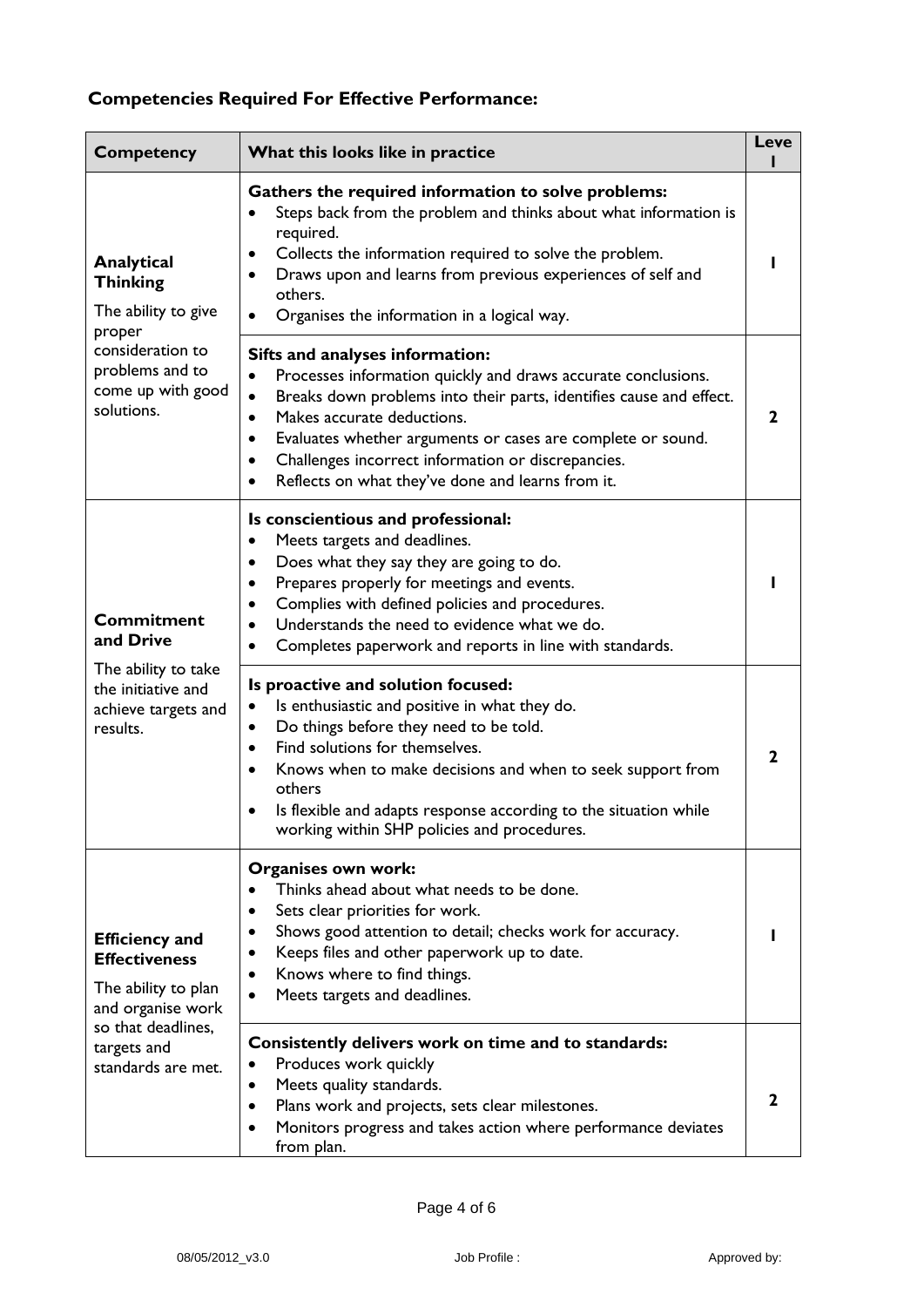|                                                                                                                                       | Juggles several tasks and projects at any one time without letting<br>٠<br>any drop.                                                                                                                                                                                                                                                                                                                                                                                                                             |   |
|---------------------------------------------------------------------------------------------------------------------------------------|------------------------------------------------------------------------------------------------------------------------------------------------------------------------------------------------------------------------------------------------------------------------------------------------------------------------------------------------------------------------------------------------------------------------------------------------------------------------------------------------------------------|---|
| <b>Team Work</b><br>The ability to work<br>cooperatively and<br>supportively with<br>their own team and<br>other teams across<br>SHP. | <b>Supports and considers others:</b><br>Does their fair share.<br>Is flexible and is prepared to help with things which are outside<br>$\bullet$<br>their own role<br>Sees when others are struggling and offers help.<br>Owns their decisions and does not pass the buck.<br>٠<br>Actively contributes to team meetings.<br>٠<br>Shares knowledge and ideas with colleagues.<br>٠<br>Actively supports other teams across SHP.<br>٠<br>Promotes SHP as an organisation inside and outside the<br>organisation. |   |
|                                                                                                                                       | <b>Builds team spirit:</b><br>Acts to promote cooperation in the team.<br>$\bullet$<br>Emphasises the strengths of the team and builds on them.<br>$\bullet$<br>Offers support and coaching when required.<br>$\bullet$<br>Proactively identifies and manages conflict within the team.<br>$\bullet$<br>Takes collective responsibility for team actions and decisions.<br>$\bullet$<br>Represents the team positively to others in SHP.                                                                         | 2 |
| <b>Effective</b><br>Communication<br>The ability to<br>communicate with<br>others in a<br>cooperative and<br>sensitive way.           | <b>Communicates clearly:</b><br>Can talk to different types of people effectively.<br>Checks that they have been understood.<br>$\bullet$<br>Speaks to people in a respectful and courteous manner.<br>$\bullet$<br>Respects and takes into account cultural differences.<br>Uses appropriate body language.<br>Writes clearly and concisely.<br>$\bullet$<br>Uses appropriate methods of communication.                                                                                                         |   |
|                                                                                                                                       | Shows warmth and consideration to others:<br>Is open and honest.<br>Makes every effort to put people at their ease.<br>Is a good listener; gives people time.<br>$\bullet$<br>Takes time to tune into what others are really thinking and<br>$\bullet$<br>feeling.<br>Is very aware of their own emotions and feelings and how these<br>$\bullet$<br>impact on others.                                                                                                                                           | 2 |
| <b>Resilience</b><br>The ability to deal<br>with situations with<br>clients and<br>colleagues with<br>confidence.                     | Is self aware:<br>Takes time to reflect on actions and behaviours and learn from<br>them.<br>Admits when they make mistakes and learns from them.<br>$\bullet$<br>Has the confidence to review what works and does not work.<br>$\bullet$<br>Is aware of their own strengths and areas for development.<br>$\bullet$<br>Takes responsibility for their own learning.                                                                                                                                             |   |
|                                                                                                                                       | Is assertive and self confident:<br>Presents self in a confident manner.<br>$\bullet$<br>Raises issues in a constructive way.<br>Able to make clear decisions and act on them.                                                                                                                                                                                                                                                                                                                                   | 2 |